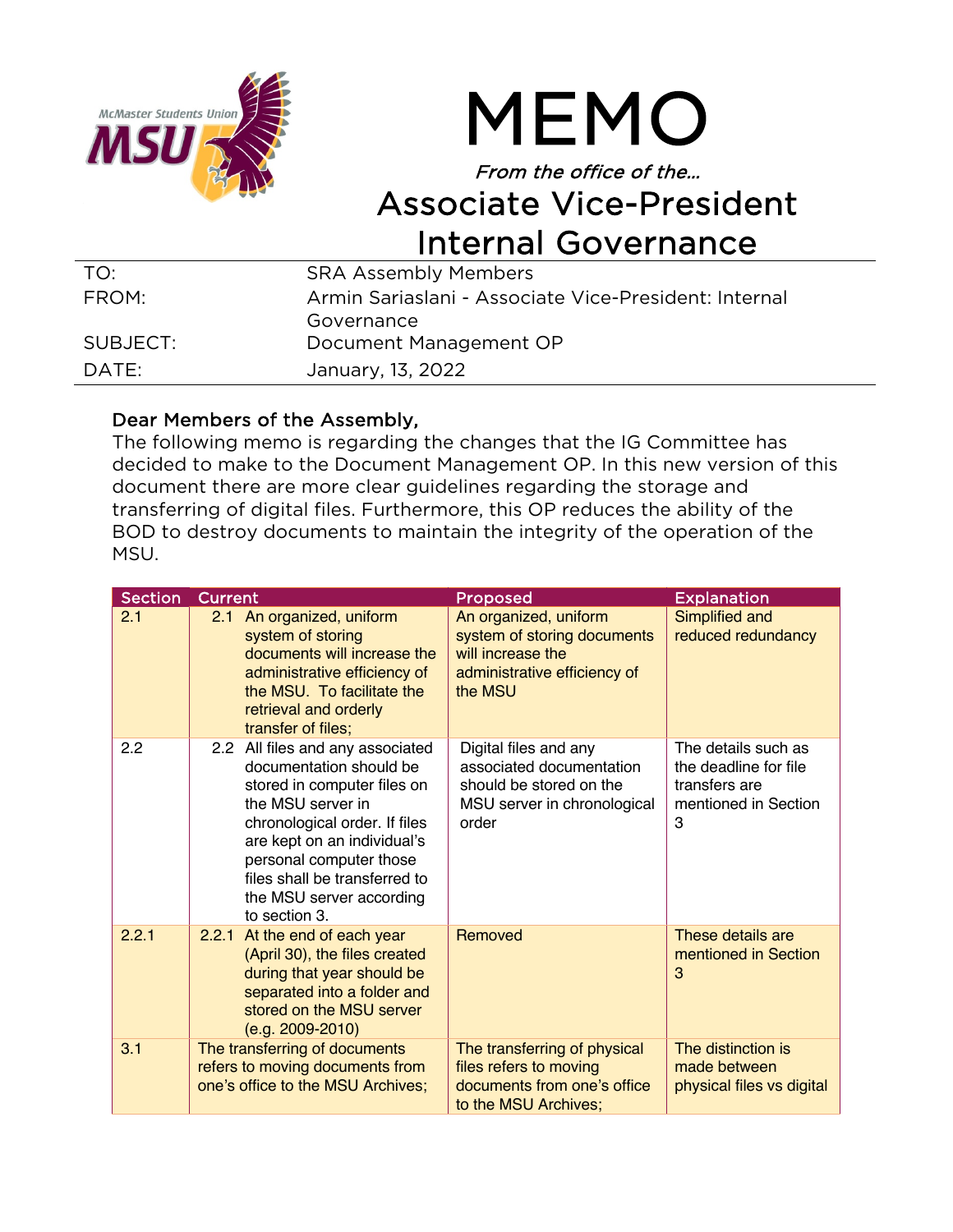| 3.2 in<br>old<br>version<br>3.1.1 in<br>new<br>version     | Documents are to be transferred<br>to the Archives through the<br>administrative assistant. When<br>documents are ready to be<br>transferred to the Archives,<br>documents should be delivered to<br>the MSU Main Office;             | Physical files are to be<br>transferred to the Archives<br>through the Executive<br>Assistant. When files are<br>ready to be transferred to the<br>Archives, they are to be<br>delivered to the MSU Main<br>Office.                                                                                                                                                                                                   | Appropriate job title is<br>$used + specific to$<br>physical documents                                                                                                                                                                 |
|------------------------------------------------------------|---------------------------------------------------------------------------------------------------------------------------------------------------------------------------------------------------------------------------------------|-----------------------------------------------------------------------------------------------------------------------------------------------------------------------------------------------------------------------------------------------------------------------------------------------------------------------------------------------------------------------------------------------------------------------|----------------------------------------------------------------------------------------------------------------------------------------------------------------------------------------------------------------------------------------|
| 3.3 in<br>old<br>version<br>$3.1.2$ in<br>new<br>version   | For the sake of uniformity, the<br>transferring of files will always take<br>place during the first month of<br>each new year (May 1-31).                                                                                             | For the sake of uniformity,<br>the transferring of physical<br>files will always occur during<br>the first month of each new<br>fiscal year (May 1-31).                                                                                                                                                                                                                                                               | The content has not<br>changed. The<br>numbering has<br>changed.                                                                                                                                                                       |
| 3.2 in<br>new<br>version                                   | <b>NA</b>                                                                                                                                                                                                                             | The transferring of digital<br>files refers to moving<br>documents from one's<br>personal computer whether<br>local or cloud based, to<br>MSU's local or cloud-based<br>servers;                                                                                                                                                                                                                                      | <b>Distinction made</b><br>between physical and<br>digital files.                                                                                                                                                                      |
| $6.1$ in<br>old<br>version<br>$3.2.1$ in<br>new<br>version | MSU departments and personnel<br>should save all files to the MSU<br>server. If files are kept on an<br>individual's personal computer<br>than all files should be transferred<br>to the MSU server at least once<br>per term.        | <b>MSU</b> departments and<br>personnel shall save all files<br>to the MSU server. If files are<br>kept on an individual's<br>personal computer, all files<br>shall be transferred to the<br>MSU server by the end of<br>each year (April 30). If there<br>is uncertainty or a lack of<br>access regarding the<br>appropriate system, the<br><b>Executive Assistant must be</b><br>contacted to resolve the<br>issue; | The new version<br>provides more specify<br>regarding the<br>procedure involved in<br>storing and<br>transferring digital<br>documents                                                                                                 |
| $6.1$ in<br>old<br>version<br>$3.2.2$ in<br>new<br>version | If it is not possible for an electronic<br>transfer to be made then the files<br>in question will have to be printed<br>and saved in the regular manner<br>and according to the process<br>outlined in Section 3 of this<br>protocol. | If it is not possible for an<br>electronic transfer to be<br>made, the file(s) in question<br>must be printed and saved<br>according to the process<br>outlined in Section 3.1.                                                                                                                                                                                                                                       | Better clarity if this<br>point is made in a<br>separate subsection of<br>the policy                                                                                                                                                   |
| 3.3 and<br>3.3.1 in<br>new<br>version                      | <b>NA</b>                                                                                                                                                                                                                             | 3.1.1 3.3 If a certain<br>category of digital<br>documents is<br>commonly printed and<br>stored as physical<br>documents, the<br>physical version shall<br>be transferred and<br>stored according to<br>Section 3 and their                                                                                                                                                                                           | The previous policy<br>required people to<br>never erase any digital<br>document. However, it<br>also allowed people to<br>print digital files and<br>transfer the physical<br>copy if a digital<br>transfer was not<br>possible. This |